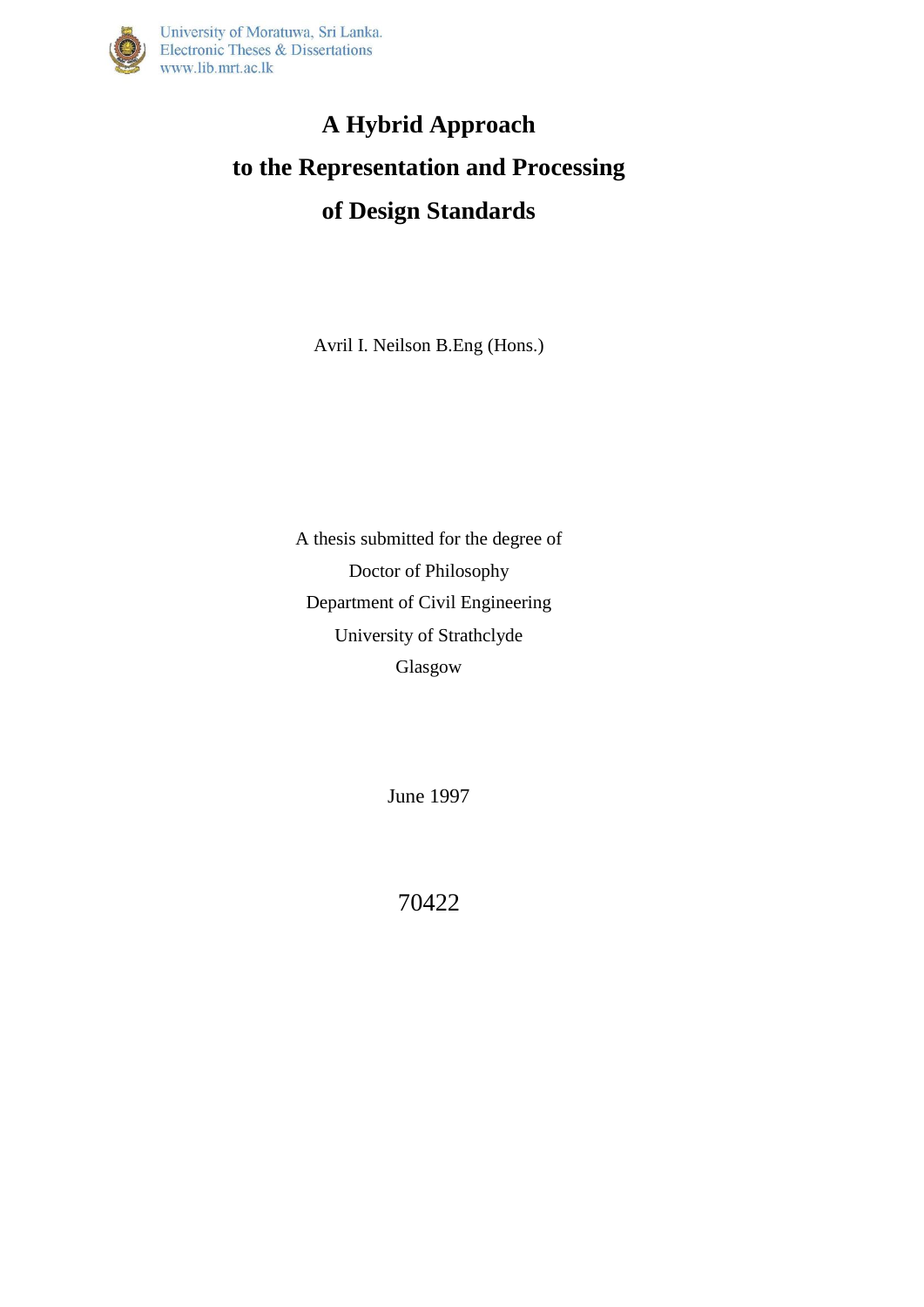## Abstract

This thesis presents an environment for the modelling and processing of structural design standards. This environment is known as SADA, an acronym for **S**tandards **A**utomated **D**esign **A**ssistant. SADA addresses many of the drawbacks conventionally associated with design standards and existing models of design standards. A study of existing standards models and design standards was carried out, which resulted in the identification of a number of key issues, including:

- structural design standards are ambiguous and are therefore subject to interpretation;
- structural design standards generally address standard or routine design contexts, existing standards models fail to recognise this;
- existing models are generally opaque in nature:
	- i. it is not clear to the user how the standards have been modeled
	- ii. processing of the standard is a 'black-box' activity, furthermore;
	- iii. users have no control over the modelling or processing activities.

SADA consists of four main modules, each consisting of several components:

- Code Information Base:
- Processing Module;
- Dependency Network Generator;
- Design Case Base.

Each module performs its designated tasks contributing to the overall functionality of SADA. Nurnerous standards can be encapsulated and. browsed in a hypertext manner within the SADA model. SADA supports the production of designs within the scope of the standards contained in the model. Standard and non-standard contexts are distinguished. A procedural approach is adopted for the production of standard or routine designs. Case Based support is provided for handling nonstandard designs. A conformance checking facility is provided for designs produced